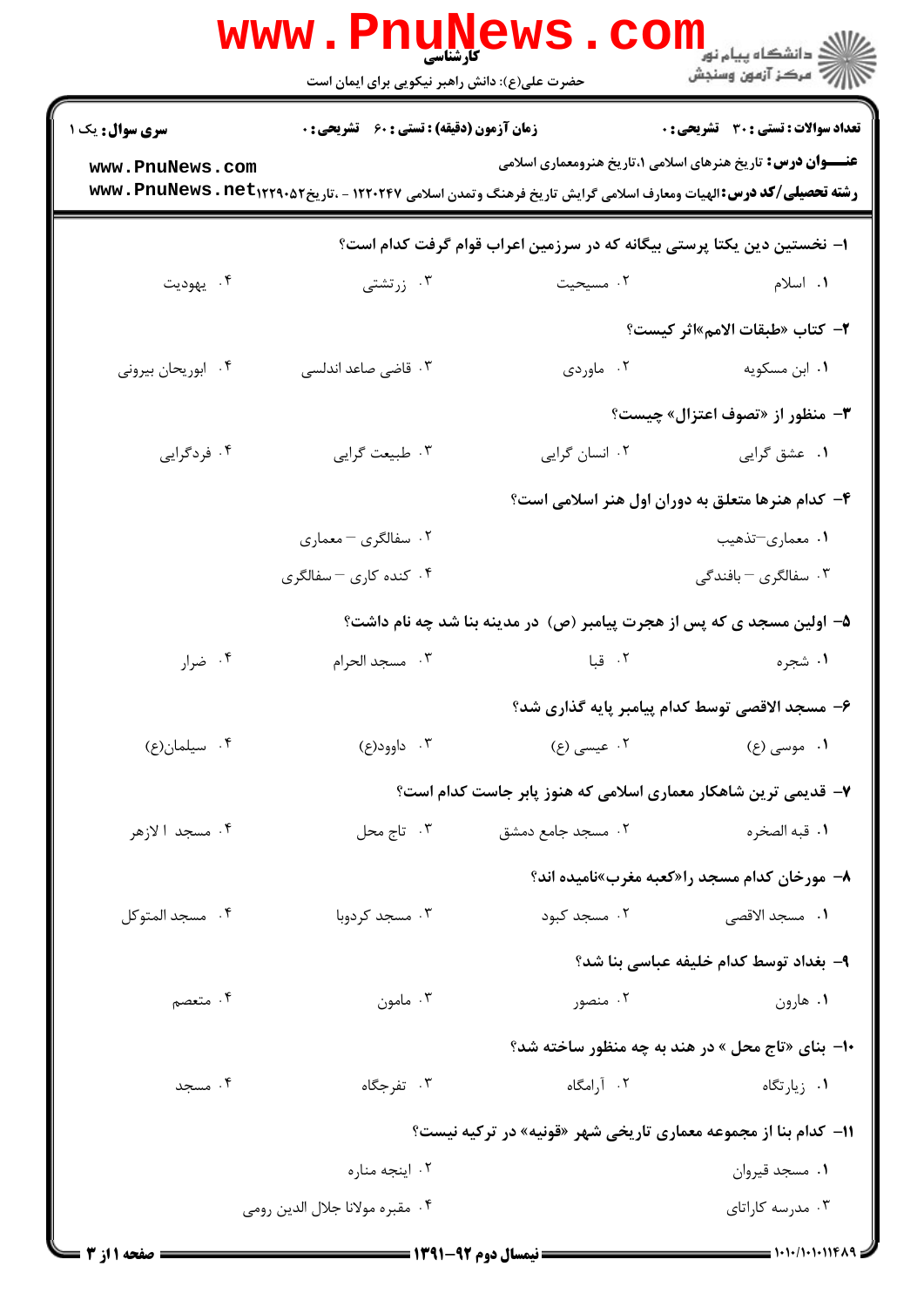|                                                                     | <b>www.PnuNews</b><br>کارشناسی                                                                                                      |                                                                     | اري دانشگاه پيام نو <b>ر</b><br>ا <mark>ر</mark> ≫ مرکز آزمون وسنجش                 |  |  |
|---------------------------------------------------------------------|-------------------------------------------------------------------------------------------------------------------------------------|---------------------------------------------------------------------|-------------------------------------------------------------------------------------|--|--|
|                                                                     | حضرت علی(ع): دانش راهبر نیکویی برای ایمان است                                                                                       |                                                                     |                                                                                     |  |  |
| <b>سری سوال : ۱ یک</b>                                              | <b>زمان آزمون (دقیقه) : تستی : 60 ٪ تشریحی : 0</b>                                                                                  |                                                                     | <b>تعداد سوالات : تستی : 30 ٪ تشریحی : 0</b>                                        |  |  |
| www.PnuNews.com                                                     | <b>رشته تحصیلی/کد درس:</b> الهیات ومعارف اسلامی گرایش تاریخ فرهنگ وتمدن اسلامی ۱۲۲۰۲۴۷ - ،تاریخ۱۲۲۹۰۵۲ <b>: www . PnuNews . net</b> |                                                                     | <b>عنـــوان درس:</b> تاریخ هنرهای اسلامی ۱،تاریخ هنرومعماری اسلامی                  |  |  |
|                                                                     |                                                                                                                                     |                                                                     | 12- مسجد الازهرا از بناهای کدام سلسله اسلامی است؟                                   |  |  |
| ۰۴ فاطميان                                                          | ۰۳ طولونيان                                                                                                                         | ۰۲ امويان                                                           | ٠١ عباسيان                                                                          |  |  |
| ۱۳- هنر ترکان عثمانی در آغاز ، اقتباس و ادامه ی هنر کدام سلسله بود؟ |                                                                                                                                     |                                                                     |                                                                                     |  |  |
| ۰۴ آل فريغون                                                        | ۰۳ فاطميان                                                                                                                          | ٠٢ سلجوقيان                                                         | ۰۱ عباسیان                                                                          |  |  |
|                                                                     |                                                                                                                                     |                                                                     | <b>۱۴- کدام بنا به «مسجد آبی » معروف است؟</b>                                       |  |  |
| ۰۴ مسجد قيروان                                                      | ۰۳ مسجد سلطان احمد                                                                                                                  | ۰۲ مسجد کبود                                                        | ٠١. مسجد تاريخانه                                                                   |  |  |
|                                                                     | ۱۵– «مسجد جامع نائین »یادگار کدام دودمان ایرانی است؟                                                                                |                                                                     |                                                                                     |  |  |
| ۰۴ آل بويه                                                          | ۰۳ صفویان                                                                                                                           | ۰۲ صفاریان                                                          | ۰۱ طاهريان                                                                          |  |  |
|                                                                     |                                                                                                                                     |                                                                     | 16- «برج پیر علمدار» در کجا واقع است ؟                                              |  |  |
| ۰۴ کرد کوی                                                          | ۰۳ دامغان                                                                                                                           | ۰۲ سواد کوه                                                         | ۰۱ قائم شهر                                                                         |  |  |
|                                                                     |                                                                                                                                     |                                                                     | ۱۷- بهترین نمونه از « تزیینات کاشیکاری تمام نمای بنا » در کدام بنا به کار رفته است؟ |  |  |
| ۰۴ گنبد قابوس                                                       |                                                                                                                                     |                                                                     |                                                                                     |  |  |
|                                                                     |                                                                                                                                     |                                                                     | <b>۱۸</b> - کدام بنا از شاهکارهای معماری دوران ایلخانی است؟                         |  |  |
| ۰۴ گنبد قابوس                                                       | ۰۳ گنبد تاج الملک                                                                                                                   | ۰۲ گنبدعلی                                                          | ۰۱ گنبد سلطانیه                                                                     |  |  |
|                                                                     |                                                                                                                                     |                                                                     | ۱۹- مسجد کبود تبریز به فرمان چه کسی ساخته شد؟                                       |  |  |
| ۰۴ جهانشاه قره قوينلو                                               | ۰۳ اولجايتو                                                                                                                         | ۰۲ سلطان ابوسعید                                                    | ٠١. نظام الملک                                                                      |  |  |
|                                                                     | +۲- کدام مورد از کامل ترین مسجدهای چهار ایوانی است که به دستور سلطان ابوسعید بهادرخان ایلخان بنا شده است؟                           |                                                                     |                                                                                     |  |  |
|                                                                     | ٠٢ مسجد جامع ورامين                                                                                                                 |                                                                     | ٠١. مسجد جامع اصفهان                                                                |  |  |
|                                                                     | ۰۴ مسجد تاریخانه دامغان                                                                                                             |                                                                     | ۰۳ مسجد جامع نائين                                                                  |  |  |
|                                                                     |                                                                                                                                     | <b>۲۱</b> - کاخ «عالی قاپو» به فرمان چه کسی و در چند طبقه ساخته شد؟ |                                                                                     |  |  |
|                                                                     | ۰۲ شاه اسماعیل اول – ۴ طبقه                                                                                                         |                                                                     | ٠١ شاه عباس اول - ۶ طبقه                                                            |  |  |
|                                                                     | ۰۴ شاه عباس دوم- ۴ طبقه                                                                                                             |                                                                     | $\Delta - \Delta - \Delta$ ۰۳ شاه طبقه                                              |  |  |
|                                                                     |                                                                                                                                     |                                                                     |                                                                                     |  |  |
|                                                                     |                                                                                                                                     |                                                                     |                                                                                     |  |  |